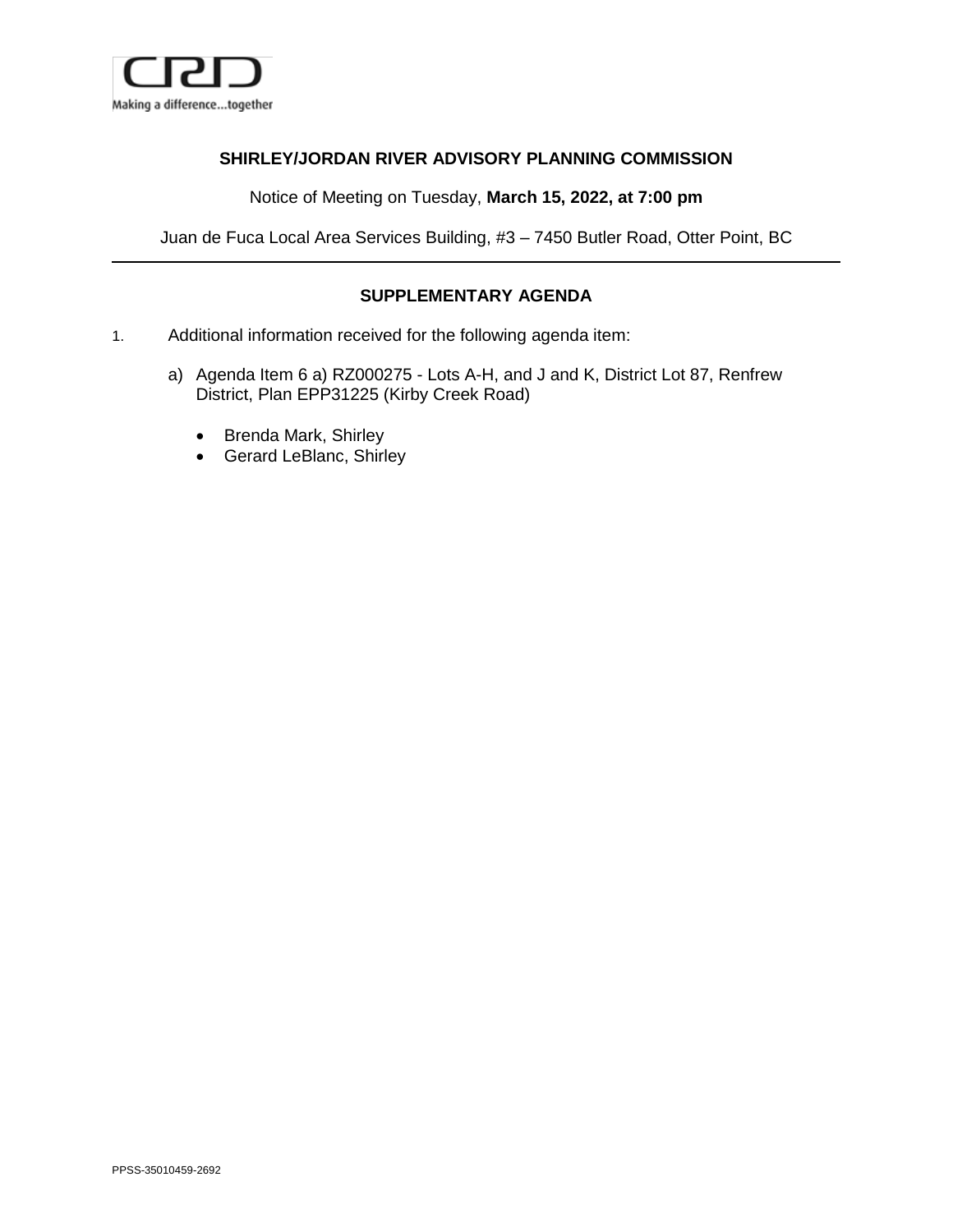| From:    |                                   |
|----------|-----------------------------------|
| To:      | jdf info                          |
| Subject: | Proposed Bylaw #4464              |
| Date:    | Monday, March 14, 2022 3:25:43 PM |

**CAUTION:** This Email is from an EXTERNAL source. Ensure you trust this sender before clicking on any links or attachments.

Shirley / Jordan River Advisory Planning Commission:

Re: Proposed Bylaw #4464

Rezoning from Forestry (AF) to Rural 2 (RU2) as proposed by Bylaw 4464 would be appropriate and facilitate agriculture in the community. The fact that all of the property owners in the subdivision on Kirby Creek Road are on board is a plus.

There is mention in the staff report of riparian areas on some of the subject properties. It is likely that any watercourses there would be at least tributaries of Kirby Creek, which is a fishbearing creek and has several water licenses on it. Given the importance of protecting watersheds, water supply and water quality should a specific Riparian Area Report be required for the rezoning application? This may have already been done, but I don't see mention of it.

I would be in favor of this rezoning if there is an appropriate RAR for the properties.

Thank you

Brenda Mark, Shirley